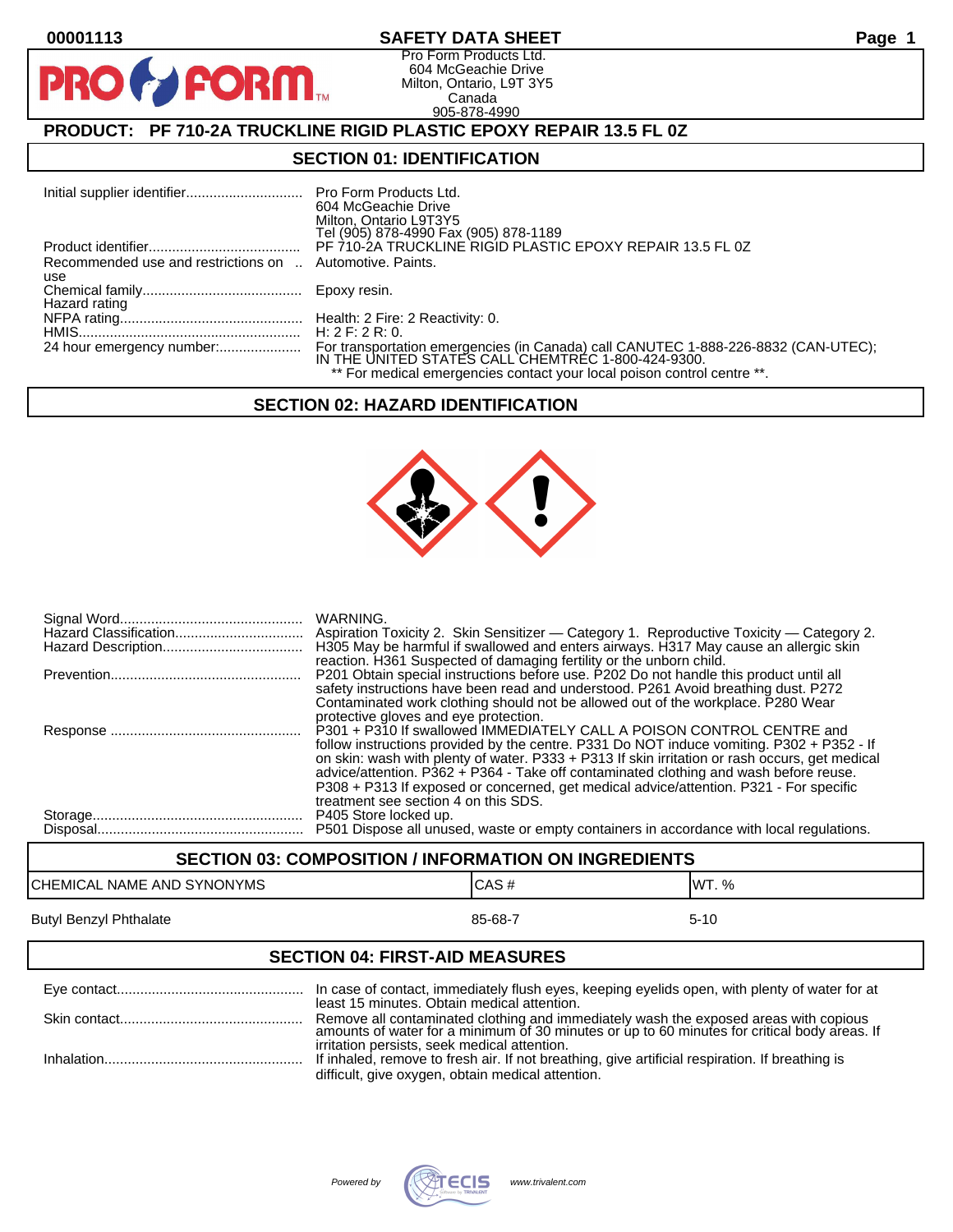#### **PRODUCT: PF 710-2A TRUCKLINE RIGID PLASTIC EPOXY REPAIR 13.5 FL 0Z**

#### **SECTION 04: FIRST-AID MEASURES**

| This product could cause chemical pneumonitis through aspiration of the product into the<br>lungs following accidental ingestion. If ingestion is suspected, contact physician or poison<br>control center immediately. If spontaneous vomiting occurs have victim lean forward with<br>head down to prevent aspiration of fluid into the lungs. Never give anything by mouth to an |
|-------------------------------------------------------------------------------------------------------------------------------------------------------------------------------------------------------------------------------------------------------------------------------------------------------------------------------------------------------------------------------------|
| unconscious person.<br>Treat victims symptomatically. In the event of an incident involving this product ensure that<br>medical authorities are provided a copy of this safety data sheet.                                                                                                                                                                                          |

#### **SECTION 05: FIRE-FIGHTING MEASURES**

Suitable and unsuitable extinguishing ..... "Alcohol" foam, CO2, dry chemical. media Specific hazards arising from the ............. Oxides of carbon (CO, CO2). hazardous product, such as the nature of any hazardous combustion products<br>Special protective equipment and ............

Special protective equipment and ............ Firefighter should be equipped with self-contained breathing apparatus and full protective<br>precautions for fire-fighters clothing to protect against potentially toxic and irrit clothing to protect against potentially toxic and irritating fumes.

#### **SECTION 06: ACCIDENTAL RELEASE MEASURES**

 Leak/spill.................................................. Ventilate. Eliminate all sources of ignition. Contain the spill. Avoid all personal contact. Evacuate all non-essential personnel. Prevent runoff into drains, sewers, and other waterways. Absorb with earth, sand, or another dry inert material. Shovel into suitable unsealed containers, transport to well-ventilated area (outside) and treat with neutralizing solution: mixture of water (80%) with non-ionic surfactànt Tergitol TMN-10 (20%); or water (90%), concentrated ammonia (3-8%) and detergent (2%). Spilled material and water rinses are classified as chemical waste, and must be disposed of in accordance with current local, provincial, state, and federal regulations.

#### **SECTION 07: HANDLING AND STORAGE**

|                                                                 | adequately, otherwise wear an appropriate breathing apparatus. Always adopt<br>precautionary measures against build-up of static which may arise from appliances,<br>handling and the containers in which product is packed. Ground handling equipment. Avoid<br>breathing vapours or mist. Handle and open container with care. Employees should wash |
|-----------------------------------------------------------------|--------------------------------------------------------------------------------------------------------------------------------------------------------------------------------------------------------------------------------------------------------------------------------------------------------------------------------------------------------|
| Conditions for safe storage, including any<br>incompatibilities | hands and face before eating or drinking.<br>Keep away from heat, sparks, and open flames. Keep container closed when not in use.<br>Store away from oxidizing and reducing materials.                                                                                                                                                                 |

## **SECTION 08: EXPOSURE CONTROLS / PERSONAL PROTECTION**

| <b>IINGREDIENTS</b>              | TWA             | <b>ACGIH TLV</b><br><b>STEL</b>                                                                                                                                                                                                                                                                                                                                                                                                                                                        | <b>IPEL</b>     | <b>OSHA PEL</b><br><b>STEL</b> | <b>NIOSH</b><br>IREL |
|----------------------------------|-----------------|----------------------------------------------------------------------------------------------------------------------------------------------------------------------------------------------------------------------------------------------------------------------------------------------------------------------------------------------------------------------------------------------------------------------------------------------------------------------------------------|-----------------|--------------------------------|----------------------|
| <b>Butyl Benzyl Phthalate</b>    | Not established | Not established                                                                                                                                                                                                                                                                                                                                                                                                                                                                        | Not established | Not established                | Not established      |
| Appropriate engineering controls |                 | Liquid chemical goggles.<br>Local exhaust ventilation is recommended. Wear an appropriate, properly fitted respirator<br>when contaminant levels exceed the recommended exposure limits.<br>Chemical resistant gloves. Butyl rubber. Nitrile rubber. Vitron.<br>Wear adequate protective clothes.<br>Safety boots per local regulations.<br>Emergency showers and eye wash stations should be available.<br>Local exhaust should be used to maintain levels below the exposure limits. |                 |                                |                      |

#### **SECTION 09: PHYSICAL AND CHEMICAL PROPERTIES**

| Appearance/Physical state                                               | Paste.<br>Blue.                         |
|-------------------------------------------------------------------------|-----------------------------------------|
| Odour threshold (ppm)                                                   | Sweet odour.<br>Not available.<br>2 Pa. |
| Vapour pressure (mm Hg)                                                 | 10.8.<br>Not applicable.                |
| Relative Density (Specific Gravity)<br>Melting / Freezing point (deg C) | 1.10.<br>Not available.<br>$2.82\%$     |
| Initial boiling point / boiling range (deg C).                          | $240^{\circ}$ C.                        |

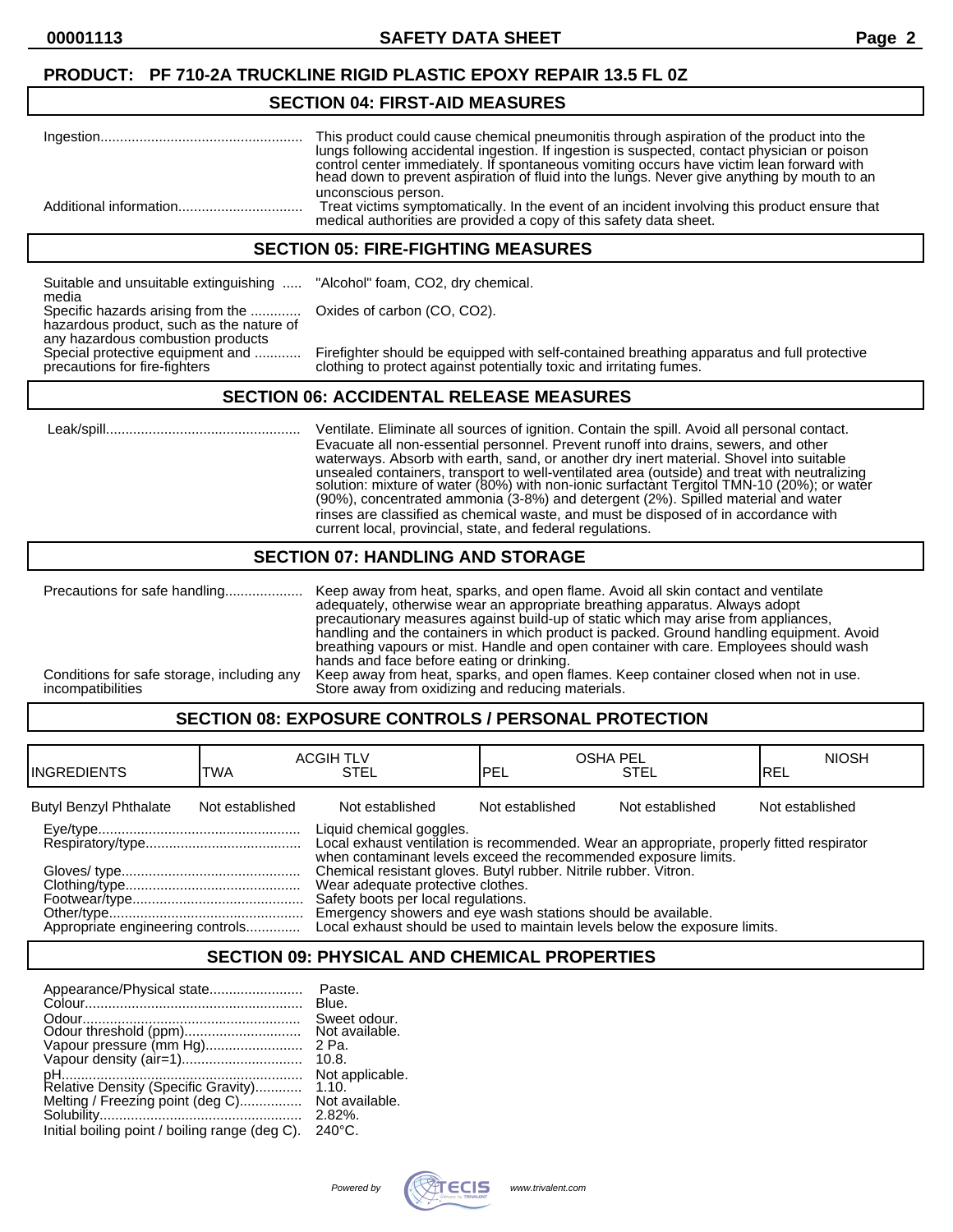## **PRODUCT: PF 710-2A TRUCKLINE RIGID PLASTIC EPOXY REPAIR 13.5 FL 0Z**

#### **SECTION 09: PHYSICAL AND CHEMICAL PROPERTIES**

| Flash point (deg C), method<br>Auto ignition temperature (deg C)<br>Upper flammable limit (% vol) | Not available.<br>$>149^{\circ}$ C Close<br>Not available.<br>Not applicable |
|---------------------------------------------------------------------------------------------------|------------------------------------------------------------------------------|
| Lower flammable limit (% vol)                                                                     | No Data.                                                                     |
| Partition coefficient — n-octanol/water                                                           | Not available.                                                               |
| % Volatile by volume                                                                              | $< 1.0\%$ .                                                                  |

Upper final limit (Not applicable. No Data. **Jot available.**  $1.0%$ .

149°C Closed cup.

#### **SECTION 10: STABILITY AND REACTIVITY**

|                                                                             | Stable at normal temperatures and pressures.                                           |
|-----------------------------------------------------------------------------|----------------------------------------------------------------------------------------|
|                                                                             | Avoid heat, sparks and flames. Explosive reactions can occur in the presence of strong |
| Conditions to avoid, including static                                       | oxidizing agents. Contact with water liberates toxic gas.                              |
| discharge, shock or vibration                                               | Strong oxidizers, amines, strong lewis or mineral acids, mercaptans, anhydrides,       |
| Hazardous decomposition products                                            | thiosulfates, carboxylic acids, alcohol, amides. Reacts with caustic.                  |
| Possibility of hazardous reactions Hazardous polymerization will not occur. | Dense black smoke. Oxides of carbon (CO,CO2).                                          |

#### **SECTION 11: TOXICOLOGICAL INFORMATION**

| <b>INGREDIENTS</b>            |                                                                                                                                                                     | <b>LC50</b>                                                                                                                                                                                                                                                                                                                                                                                                                                                                                                                                          | LD50                                         |
|-------------------------------|---------------------------------------------------------------------------------------------------------------------------------------------------------------------|------------------------------------------------------------------------------------------------------------------------------------------------------------------------------------------------------------------------------------------------------------------------------------------------------------------------------------------------------------------------------------------------------------------------------------------------------------------------------------------------------------------------------------------------------|----------------------------------------------|
| <b>Butyl Benzyl Phthalate</b> |                                                                                                                                                                     | Not Available                                                                                                                                                                                                                                                                                                                                                                                                                                                                                                                                        | 2330 mg/kg rat oral 6700 mg/kg<br>rat dermal |
| Effects of chronic exposure   | Eye contact. Skin contact. Inhalation.<br>Can cause redness, irritation, tissue destruction.<br>See acute inhalation.<br>pneumonitis.<br>carcinogenicity to humans. | Can cause moderate irritation, defatting and dermatitis.<br>No evidence of adverse effects from available information.<br>May affect central nervous system. Symptoms include headache, tearing, nausea,<br>excitation, hyper-irritability, loss of equilibrium, convulsion and depression.<br>May be harmful or fatal if swallowed. Aspiration of liquid into lungs can cause chemical<br>Prolonged or repeated contact may cause skin irritation.<br>Butyl benzyl phthalate is listed as a Group 3 carcinogen per IARC, not classifiable as to its |                                              |
|                               |                                                                                                                                                                     | Butyl Benzyl Phthalate is known by the State of California to cause reproductive toxicity.                                                                                                                                                                                                                                                                                                                                                                                                                                                           |                                              |

#### **SECTION 12: ECOLOGICAL INFORMATION**

Environmental........................................... Do not allow to enter waters, waste water or soil. Persistence and degradability..................

#### **SECTION 13: DISPOSAL CONSIDERATIONS**

contaminated packaging

Information on safe handling for disposal . Empty containers must be handled with care due to product residue. Dispose of waste in and methods of disposal, including any accordance with all applicable Federal, Provincial/S accordance with all applicable Federal, Provincial/State and local regulations.

#### **SECTION 14: TRANSPORT INFORMATION**

| IATA Classification (Air)<br>IMDG Classification (Marine) | Not regulated.<br>Not regulated.<br>Not regulated. |
|-----------------------------------------------------------|----------------------------------------------------|
| <b>Marine Pollutant</b>                                   |                                                    |
|                                                           |                                                    |

Proof of Classification................................ In accordance with Part 2.2.1 of the Transportation of Dangerous Goods Regulations (July 2, 2014) - we certify that classification of this product is correct. .

#### **SECTION 15: REGULATORY INFORMATION**

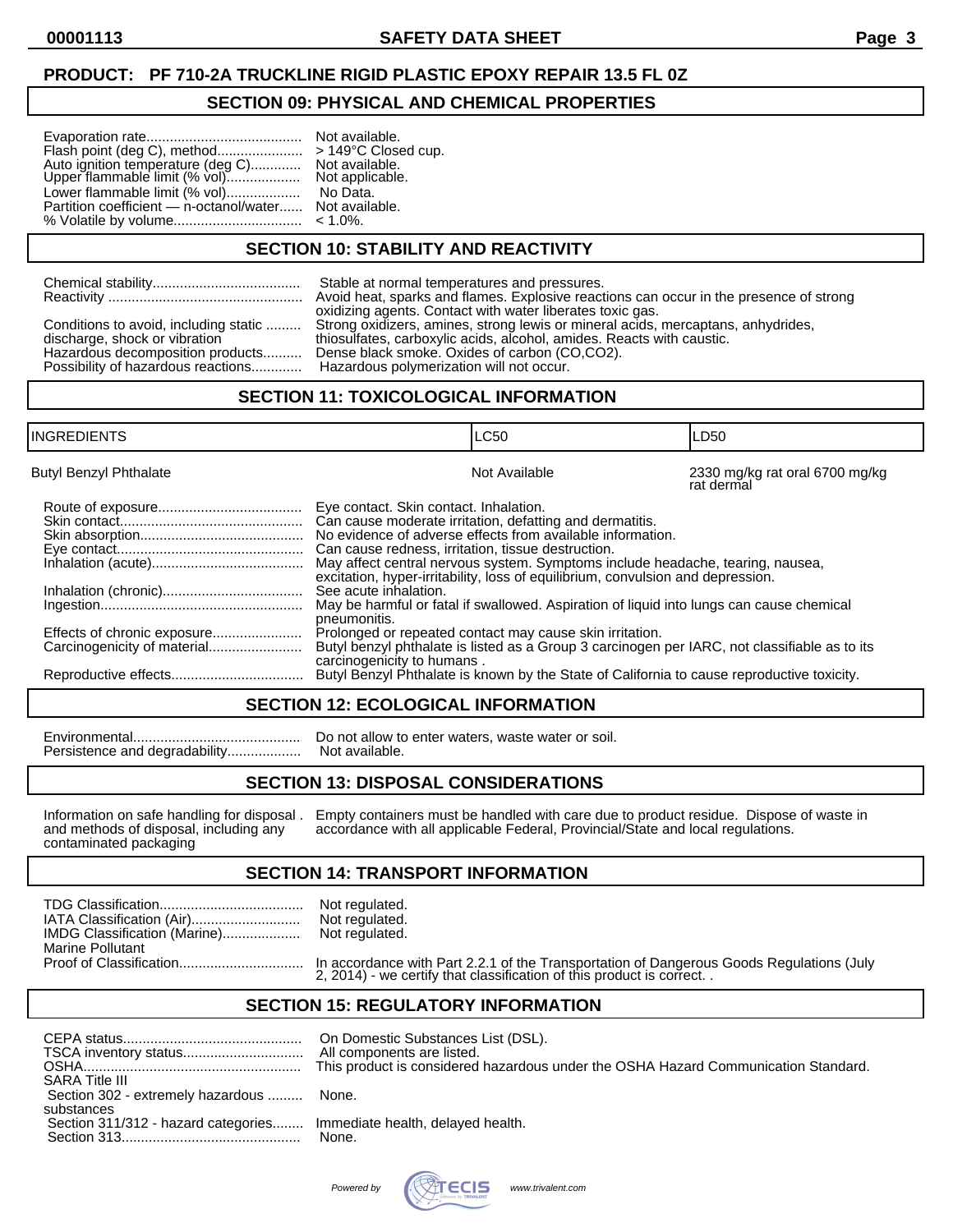### **PRODUCT: PF 710-2A TRUCKLINE RIGID PLASTIC EPOXY REPAIR 13.5 FL 0Z**

## **SECTION 15: REGULATORY INFORMATION**

| EPA hazardous air pollutants (HAPS) | None.        |
|-------------------------------------|--------------|
| 40CFR63                             | *WARNING     |
|                                     | bjeth dofaat |

California Proposition 65........................... \*WARNING: This product contains a chemical known to the State of California to cause birth defects or other reproductive harm. (Butyl benzyl phthalate).

#### **SECTION 16: OTHER INFORMATION**

|                                           | Trivalent Data Systems Ltd. www.trivalent.com.<br>$(800)$ 387-7981.<br>DISCLAIMER: All information appearing herein is based upon data obtained from<br>experience and recognized technical sources. To the best of our knowledge, it is believed<br>to be correct as of the date of issue but we make no representations as to its accuracy or<br>sufficiency and do not suggest or guarantee that any hazards listed herein are the only<br>ones which exist. The hazard information contained herein is offered solely for the<br>consideration of the user, subject to his own investigation and verification of compliance<br>with applicable regulations, including the safe use of the product under every foreseeable<br>condition. The information relates only to the product designated herein, and does not<br>relate to its use in combination with any other material or in any other process. |
|-------------------------------------------|--------------------------------------------------------------------------------------------------------------------------------------------------------------------------------------------------------------------------------------------------------------------------------------------------------------------------------------------------------------------------------------------------------------------------------------------------------------------------------------------------------------------------------------------------------------------------------------------------------------------------------------------------------------------------------------------------------------------------------------------------------------------------------------------------------------------------------------------------------------------------------------------------------------|
|                                           | 2021-11-09.                                                                                                                                                                                                                                                                                                                                                                                                                                                                                                                                                                                                                                                                                                                                                                                                                                                                                                  |
| Date of the latest revision of the safety | 2017-08-04                                                                                                                                                                                                                                                                                                                                                                                                                                                                                                                                                                                                                                                                                                                                                                                                                                                                                                   |

 $\mu$  the latest revision of the safety  $\mu$ . 2017-08-04 data sheet

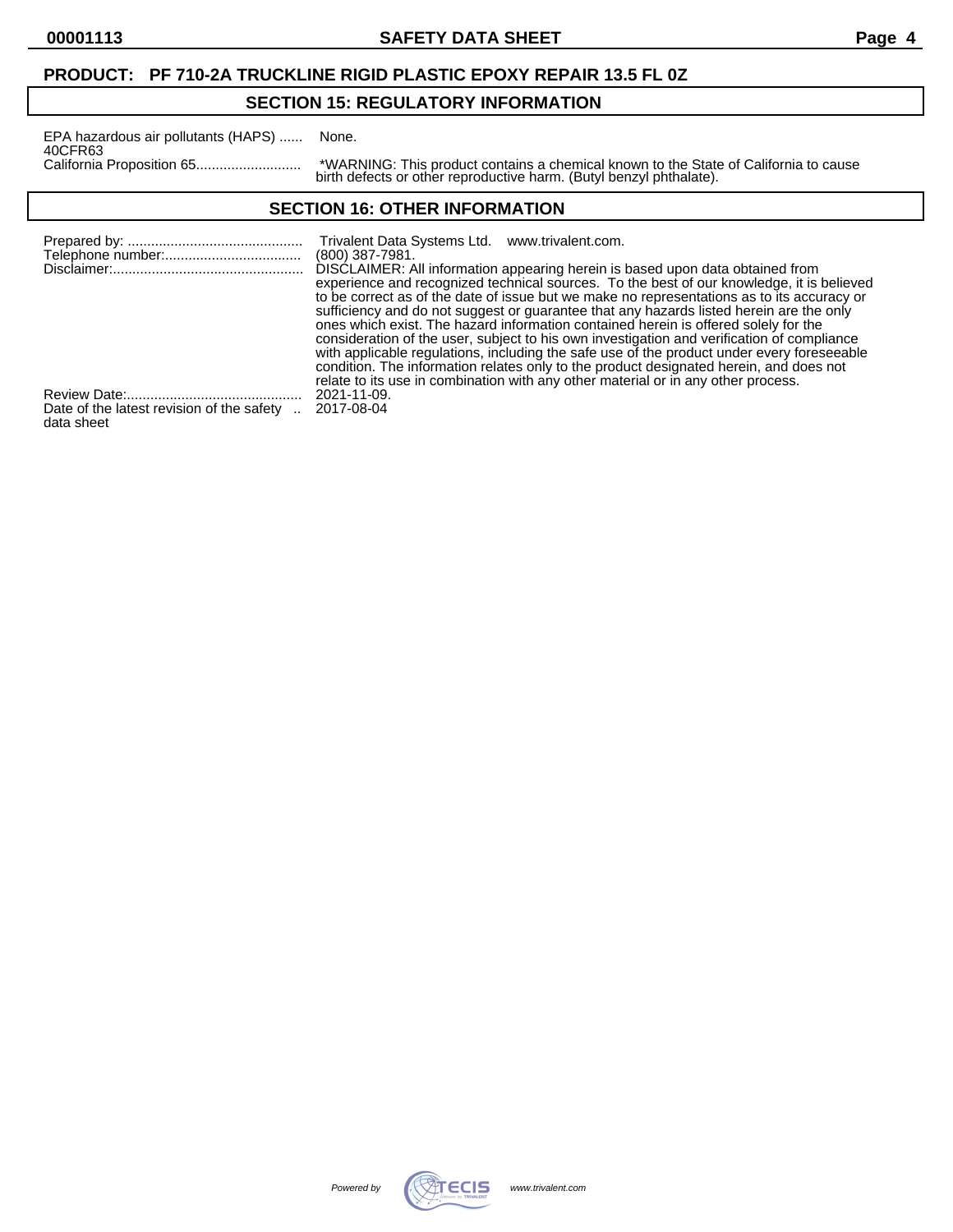**PR** 

#### **00001116 SAFETY DATA SHEET Page 1**

Pro Form Products Ltd. 604 McGeachie Drive Milton, Ontario, L9T 3Y5 Canada 905-878-4990

## **PRODUCT: PF710-2B TRUCKLINE RIGID PLASTIC EPOXY REPAIR 13.5 FL 0Z**

**FORM.** 

#### **SECTION 01: IDENTIFICATION**

|                                                          | 604 McGeachie Drive<br>Milton, Ontario L9T3Y5<br>Tel (905) 878-4990 Fax (905) 878-1189 |
|----------------------------------------------------------|----------------------------------------------------------------------------------------|
|                                                          | PF710-2B TRUCKLINE RIGID PLASTIC EPOXY REPAIR 13.5 FL 0Z                               |
| Recommended use and restrictions on  Automotive. Paints. |                                                                                        |
| use                                                      |                                                                                        |
|                                                          |                                                                                        |
|                                                          |                                                                                        |
|                                                          | H: 3 F: 1 R: 0.                                                                        |
|                                                          | IN THE UNITED STATES CALL CHEMTREC 1-800-424-9300.                                     |
|                                                          | ** For medical emergencies contact your local poison control centre **.                |

#### **SECTION 02: HAZARD IDENTIFICATION**



| Irritant 2.                                                                                                                                                                                                                                                                                                                                                                                                                                                                                                                                                                                                                                              |
|----------------------------------------------------------------------------------------------------------------------------------------------------------------------------------------------------------------------------------------------------------------------------------------------------------------------------------------------------------------------------------------------------------------------------------------------------------------------------------------------------------------------------------------------------------------------------------------------------------------------------------------------------------|
| H290 May be corrosive to metals. H316 Causes mild skin irritation. H317 May cause an<br>allergic skin reaction. H320 Causes eye irritation.                                                                                                                                                                                                                                                                                                                                                                                                                                                                                                              |
| P234 Keep only in original packaging. P264 Wash thoroughly after handling. P261 Avoid<br>breathing mists, vapours and sprays. P272 Contaminated work clothing should not be<br>allowed out of the workplace. P280 Wear protective gloves and eve protection.                                                                                                                                                                                                                                                                                                                                                                                             |
| P390 Absorb spillage to prevent material-damage. P332 + P313 - If skin irritation occurs<br>get medical attention or advice. P302 + P352 - If on skin: wash with plenty of water. P333 +<br>P313 If skin irritation or rash occurs, get medical advice/attention. P362 + P364 - Take off<br>contaminated clothing and wash before reuse. P305 + P351 + P338 If in eyes rinse<br>cautiously with water for several minutes. Remove contact lenses, if present and easy to<br>do. Continue rinsing until medical help arrives. P337 + P313 - If eye irritation persists get<br>medical attention. P321 - For specific treatment see section 4 on this SDS. |
| P406 Store in a corrosion resistant container with a resistant inner liner.<br>P501 Dispose all unused, waste or empty containers in accordance with local regulations.                                                                                                                                                                                                                                                                                                                                                                                                                                                                                  |

## **SECTION 03: COMPOSITION / INFORMATION ON INGREDIENTS** CHEMICAL NAME AND SYNONYMS CAS A CAS # CAS # WT. % 2,4,6-Tris(Dimethylaminomethyl) Phenol 90-72-2 10-30 Bis-((Dimethylamino)methyl) phenol 71074-89-0 71074-89-0

#### **SECTION 04: FIRST-AID MEASURES**

| In case of contact, immediately flush eyes, keeping eyelids open, with plenty of water for at                                                |
|----------------------------------------------------------------------------------------------------------------------------------------------|
| least 15 minutes. Obtain medical attention.<br>Remove all contaminated clothing and immediately wash the exposed areas with copious          |
| amounts of water for a minimum of 30 minutes or up to 60 minutes for critical body areas. If<br>irritation persists, seek medical attention. |
| If inhaled, remove to fresh air. If not breathing, give artificial respiration. If breathing is                                              |
| difficult, give oxygen, obtain medical attention.                                                                                            |
| If ingestion is suspected, contact physician or poison control center immediately. If                                                        |
| spontaneous vomiting occurs have victim lean forward with head down to prevent                                                               |
| aspiration of fluid into the lungs. Never give anything by mouth to an unconscious person.                                                   |

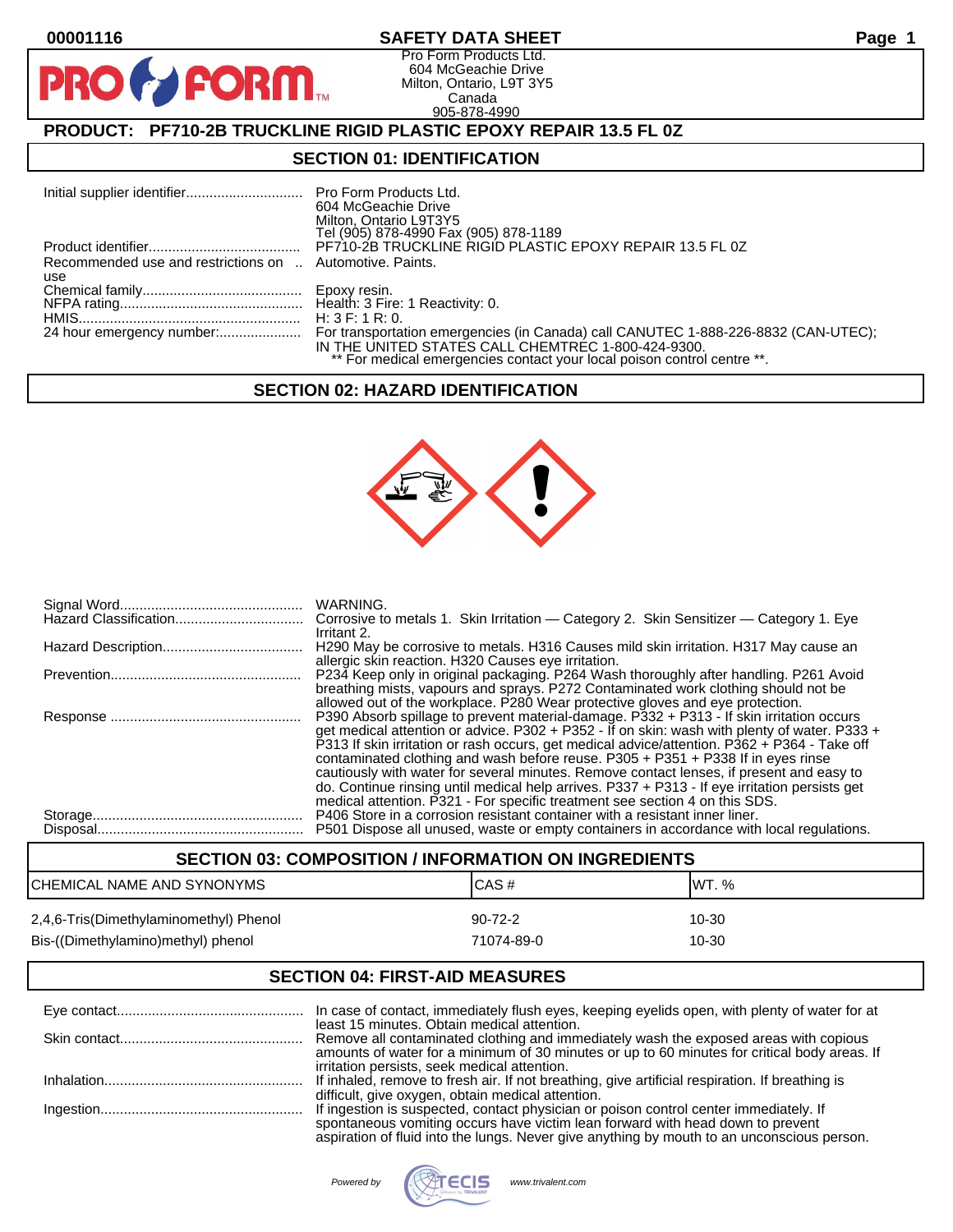#### **PRODUCT: PF710-2B TRUCKLINE RIGID PLASTIC EPOXY REPAIR 13.5 FL 0Z**

#### **SECTION 04: FIRST-AID MEASURES**

Additional information................................ Treat victims symptomatically. In the event of an incident involving this product ensure that medical authorities are provided a copy of this safety data sheet.

#### **SECTION 05: FIRE-FIGHTING MEASURES**

Suitable and unsuitable extinguishing ..... "Alcohol" foam, CO2, dry chemical. media

Specific hazards arising from the ............. Oxides of carbon (CO, CO2).

hazardous product, such as the nature of any hazardous combustion products<br>Special protective equipment and ............

Special protective equipment and ............ Firefighter should be equipped with self-contained breathing apparatus and full protective<br>precautions for fire-fighters clothing to protect against potentially toxic and irrit clothing to protect against potentially toxic and irritating fumes.

#### **SECTION 06: ACCIDENTAL RELEASE MEASURES**

 Leak/spill.................................................. Ventilate. Eliminate all sources of ignition. Contain the spill. Avoid all personal contact. Evacuate all non-essential personnel. Absorb with earth, sand, or another dry inert material. Shovel into suitable unsealed containers, transport to well-ventilated area (outside) and treat with neutralizing solution: mixture of water (80%) with non-ionic surfactant Tergitol TMN-10 (20%); or water (90%), concentrated ammonia (3-8%) and detergent (2%). Prevent runoff into drains, sewers, and other waterways. Spilled material and water rinses are classified as chemical waste, and must be disposed of in accordance with current local, provincial, state, and federal regulations.

#### **SECTION 07: HANDLING AND STORAGE**

|                                            | adequately, otherwise wear an appropriate breathing apparatus. Always adopt<br>precautionary measures against build-up of static which may arise from appliances,<br>handling and the containers in which product is packed. Ground handling equipment. Avoid<br>breathing vapours or mist. Handle and open container with care. Employees should wash<br>hands and face before eating or drinking. |
|--------------------------------------------|-----------------------------------------------------------------------------------------------------------------------------------------------------------------------------------------------------------------------------------------------------------------------------------------------------------------------------------------------------------------------------------------------------|
| Conditions for safe storage, including any | Keep away from heat, sparks, and open flames. Keep container closed when not in use.                                                                                                                                                                                                                                                                                                                |
| incompatibilities                          | Store away from oxidizing and reducing materials.                                                                                                                                                                                                                                                                                                                                                   |

#### **SECTION 08: EXPOSURE CONTROLS / PERSONAL PROTECTION**

| IINGREDIENTS                                               | TWA | <b>ACGIH TLV</b><br><b>STEL</b>                                                                                                                                                                                                                                                                                                          | <b>OSHA PEL</b><br>PEL | <b>STEL</b>     | <b>NIOSH</b><br>IREL |
|------------------------------------------------------------|-----|------------------------------------------------------------------------------------------------------------------------------------------------------------------------------------------------------------------------------------------------------------------------------------------------------------------------------------------|------------------------|-----------------|----------------------|
| 2,4,6-Tris(Dimethylamino Not established<br>methyl) Phenol |     | Not established                                                                                                                                                                                                                                                                                                                          | Not established        | Not established | Not established      |
| Bis-((Dimethylamino)meth Not established<br>yl) phenol     |     | Not established                                                                                                                                                                                                                                                                                                                          | Not established        | Not established | Not established      |
|                                                            |     | Liquid chemical goggles.<br>Local exhaust ventilation is recommended. Wear an appropriate, properly fitted respirator<br>when contaminant levels exceed the recommended exposure limits.<br>Chemical resistant gloves. Butyl rubber. Nitrile rubber. Vitron.<br>Wear adequate protective clothes.<br>Safety boots per local regulations. |                        |                 |                      |
|                                                            |     | Emergency showers and eye wash stations should be available.<br>Local exhaust at points of emission. Local exhaust should be used to maintain levels below<br>the exposure limits.                                                                                                                                                       |                        |                 |                      |

## **SECTION 09: PHYSICAL AND CHEMICAL PROPERTIES**

| Appearance/Physical state                      | Paste.           |
|------------------------------------------------|------------------|
|                                                | Light grey.      |
|                                                | Sweet odour.     |
|                                                | Not available.   |
| Vapour pressure (mm Hg)                        | $0.13$ kpa.      |
| Vapour density (air=1)                         | 7.59.            |
|                                                | Slightly acidic. |
| Relative Density (Specific Gravity)            | 1.10.            |
| Melting / Freezing point (deg C)               | Not available.   |
|                                                | Insoluble.       |
| Initial boiling point / boiling range (deg C). | $110^{\circ}$ C. |
|                                                | Not available.   |

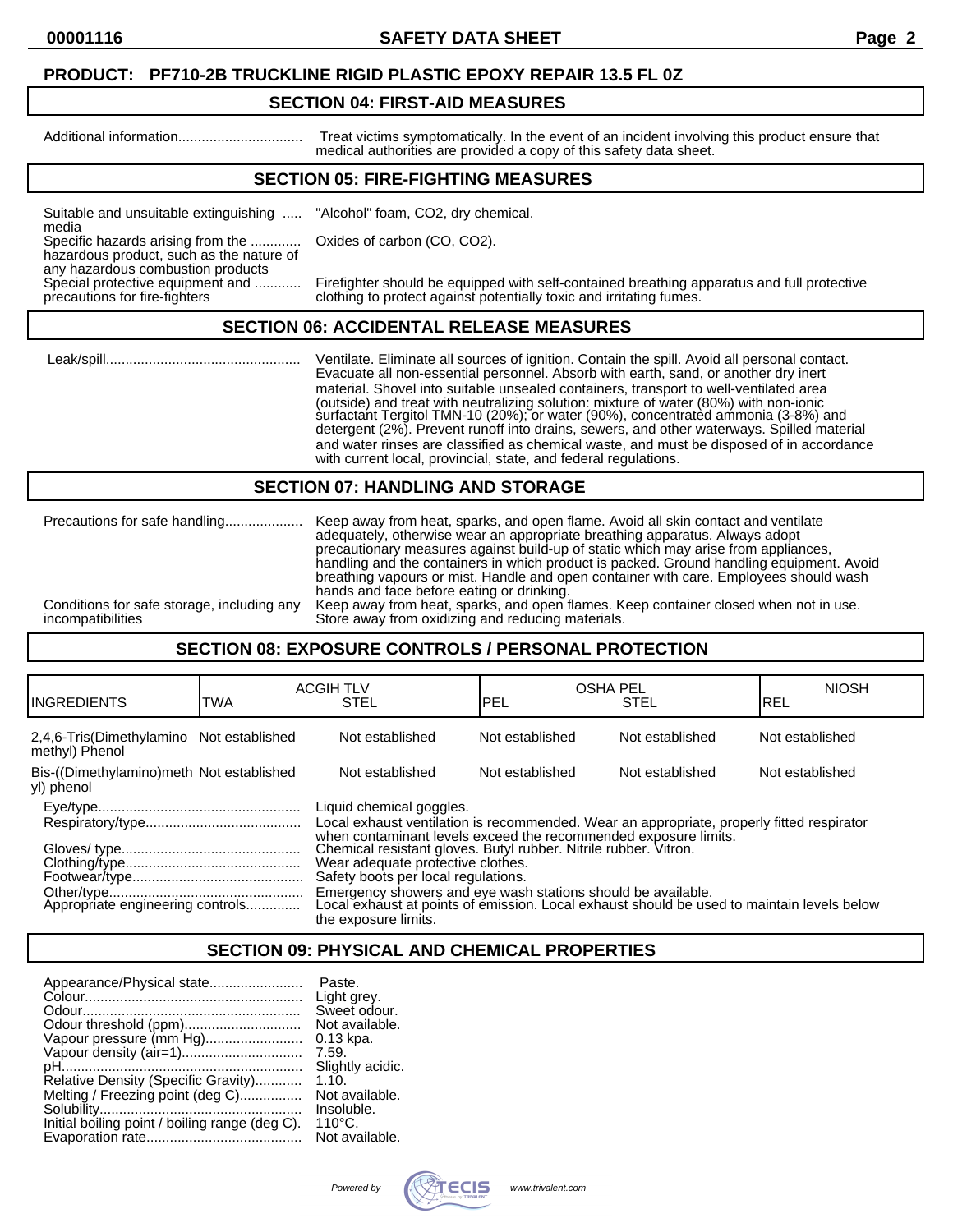## **PRODUCT: PF710-2B TRUCKLINE RIGID PLASTIC EPOXY REPAIR 13.5 FL 0Z**

#### **SECTION 09: PHYSICAL AND CHEMICAL PROPERTIES**

| Auto ignition temperature (deg C) Not available.                                           |          |
|--------------------------------------------------------------------------------------------|----------|
|                                                                                            |          |
| Upper flammable limit (% vol)            7.0.<br>Lower flammable limit (% vol)        1.0. |          |
| Partition coefficient - n-octanol/water Not available.                                     |          |
|                                                                                            | No data. |

## **SECTION 10: STABILITY AND REACTIVITY**

|                                                                                                    | Stable at normal temperatures and pressures.                                           |
|----------------------------------------------------------------------------------------------------|----------------------------------------------------------------------------------------|
|                                                                                                    | Avoid heat, sparks and flames. Explosive reactions can occur in the presence of strong |
| Conditions to avoid, including static  Strong oxidizing material.<br>discharge, shock or vibration | oxidizing agents. Contact with water liberates toxic gas.                              |
| Hazardous decomposition products                                                                   | By fire: Dense black smoke. Oxides of carbon (CO,CO2).                                 |
| Possibility of hazardous reactions                                                                 | Hazardous polymerization will not occur.                                               |

## **SECTION 11: TOXICOLOGICAL INFORMATION**

| <b>INGREDIENTS</b>                                                |                                                                                                                                                                        | <b>LC50</b>                                                                              | LD50                                            |
|-------------------------------------------------------------------|------------------------------------------------------------------------------------------------------------------------------------------------------------------------|------------------------------------------------------------------------------------------|-------------------------------------------------|
| 2,4,6-Tris(Dimethylaminomethyl) Phenol                            |                                                                                                                                                                        | >0.5 mg/L 1Hr Inhalation, Rat                                                            | 1200 mg/kg oral rat 1280 mg/kg<br>dermal rabbit |
| Bis-((Dimethylamino)methyl) phenol                                |                                                                                                                                                                        | Not Available                                                                            | Not Available                                   |
|                                                                   | Eye contact. Skin contact. Inhalation.<br>Corrosive.<br>May be harmful if absorbed through the skin.<br>Corrosive.<br>Irritating to respiratory tract.<br>pneumonitis. | May be harmful or fatal if swallowed. Aspiration of liquid into lungs can cause chemical |                                                 |
| Effects of chronic exposure<br>Sensitizing capability of material | Possible damage to liver and kidneys.<br>May cause sensitization by skin contact.<br>None known.<br>No data.                                                           |                                                                                          |                                                 |

#### **SECTION 12: ECOLOGICAL INFORMATION**

Persistence and degradability...................

Environmental........................................... Do not allow to enter waters, waste water or soil.

#### **SECTION 13: DISPOSAL CONSIDERATIONS**

contaminated packaging

Information on safe handling for disposal . Empty containers must be handled with care due to product residue. Dispose of waste in and methods of disposal, including any accordance with all applicable Federal, Provincial/S and methods of disposal, including and methods of disposal, including accordance with all applicable Federal, Provincial/State and local regulations.

#### **SECTION 14: TRANSPORT INFORMATION**

|                              | UN2735 - AMINES, LIQUID, CORROSIVE, N.O.S. (Tris-2,4,6-(Dimethylaminomethyl)<br>Phenol) - Class 8 - Packing Group III - This product meets the Limited Quantity exemption<br>when packaged in containers less than 5 liters. This product meets the Limited Quantity<br>exemption when packaged in containers less than 5 liters. |
|------------------------------|-----------------------------------------------------------------------------------------------------------------------------------------------------------------------------------------------------------------------------------------------------------------------------------------------------------------------------------|
| IATA Classification (Air)    | UN2735 - AMINES, LIQUID, CORROSIVE, N.O.S. (Tris-2,4,6-(Dimethylaminomethyl)<br>Phenol) - Class 8 - Packing Group III.                                                                                                                                                                                                            |
| IMDG Classification (Marine) | UN2735 - AMINES, LIQUID, CORROSIVE, N.O.S. (Tris-2,4,6-(Dimethylaminomethyl)<br>Phenol) - Class 8 - Packing Group III - EmS: F-E S-E.                                                                                                                                                                                             |
|                              | No.<br>In accordance with Part 2.2.1 of the Transportation of Dangerous Goods Regulations (July                                                                                                                                                                                                                                   |
|                              | 2, 2014) - we certify that classification of this product is correct                                                                                                                                                                                                                                                              |

#### **SECTION 15: REGULATORY INFORMATION**

| CEPA status           | On Domestic Substances List (DSL).                                                 |
|-----------------------|------------------------------------------------------------------------------------|
| TSCA inventory status | All components are listed.                                                         |
| <b>OSHA</b>           | This product is considered hazardous under the OSHA Hazard Communication Standard. |
| SARA Title III        |                                                                                    |